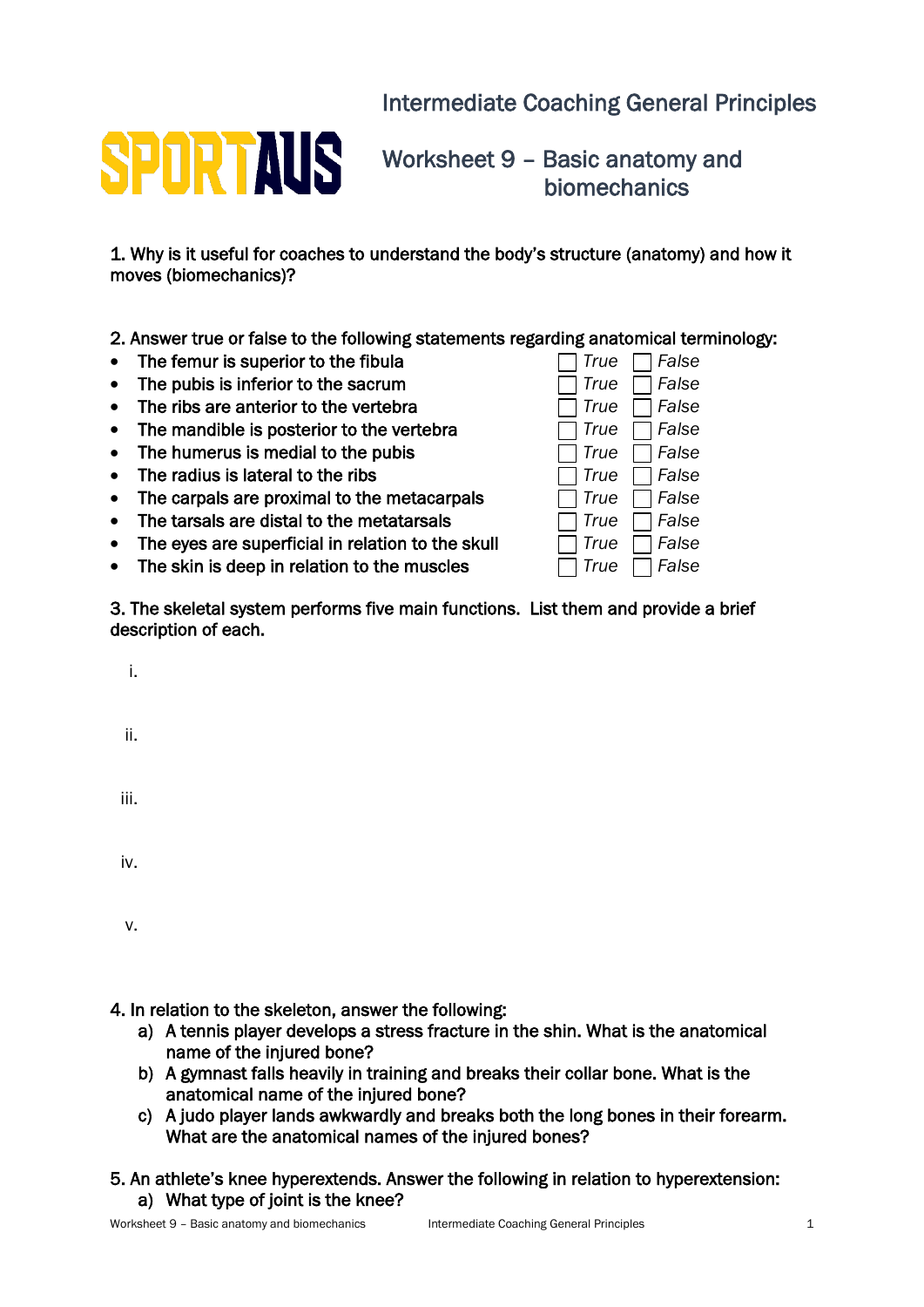- b) Provide two other examples of this type of joint that are superior to the knee.
- c) Describe in words what is happening to the knee when it is hyperextended?

6. What are the five main functions of muscles in the human body?

| i.   |  |  |  |
|------|--|--|--|
| ii.  |  |  |  |
| iii. |  |  |  |
| iv.  |  |  |  |
| ٧.   |  |  |  |

7. There are two main categories of biomechanical analysis. Name them both and give a brief description of each

i.

ii.

8. A basketball coach is keen to increase the distance that the players are able to throw the ball down court in a match to increase the chances of scoring from a fast break. What three factors can the coach work on to increase that distance?

i.

ii.

iii.

9. In sequential movements such as a volleyball serve movement begins where? What is transferred from one body part to the next moving part?